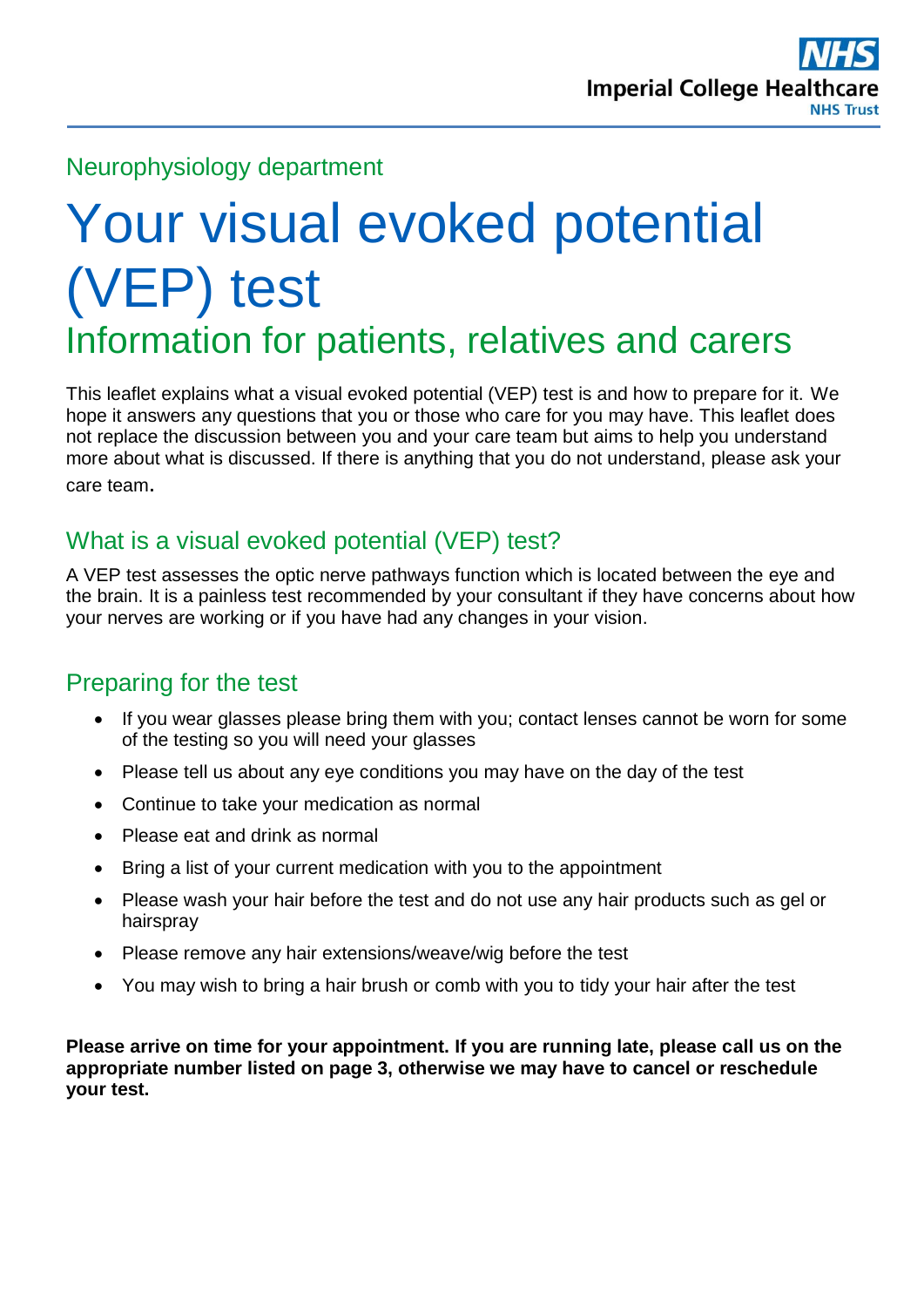## During the test

- When you arrive at your appointment you will be called in by the clinical physiologist who will explain the test, answer any questions you have and ask you to sign a consent form
- We will discuss your medical history and ask to see the list of your current medication
- We will ask you to read an eye chart to assess your sight with and without glasses
- We will measure and mark your head using a crayon and rub it off using an abrasive gel which can feel like a small scratch
- A few electrodes (small metal discs) will be attached using a conducting paste. The paste can leave your hair feeling sticky but this will come off very easily when you wash your hair
- We will turn down the lights in the room and cover one eye at a time the test will examine both eyes separately
- We will ask you to concentrate on the centre of a screen, which will display a reversing checkboard, or you may be asked to look at flashing lights
- The VEP test lasts between 30 minutes and one hour
- Further tests may be needed for some patients such as an electroretinogram (ERG), where we look at the function of the retina, a layer in the back of your eve that is sensitive to light. For this test, two more electrodes are used on each side
- ERG electrodes are fine fibre-like soft hair, which are completely safe to use. This soft hair-like electrode rests on the surface of your eye. This can feel as if you have an eyelash in your eye and may take a few seconds to get used to but some people may not feel it
- We will ask you to watch the same screen with both eyes. This extra testing will take about 30 minutes
- Very occasionally, a flash VEP study may be performed. This might include asking you to look towards a flashing light (like a camera flash), with each eye tested for a few minutes at a time
- When the test is completed, the physiologist will remove the electrodes and gently clean the area. You can remove any excess paste by shampooing your hair at home
- The results will be analysed and a report sent to your referring consultant. This usually takes up to two weeks

#### Risk or complications following the test

There are no known side effects or risks involved in having a VEP.